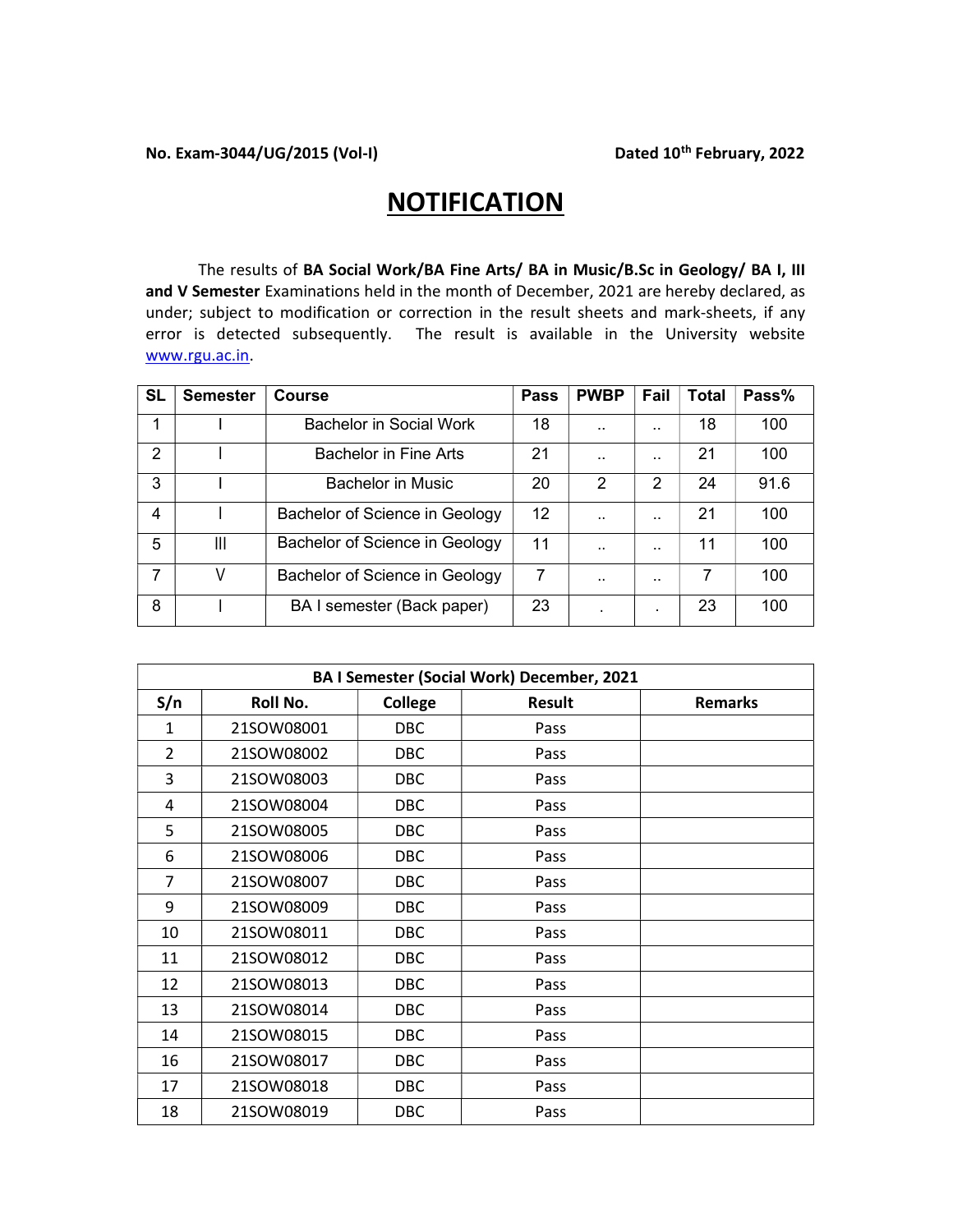| BA I Semester (Fine Arts) December, 2021 |                |               |                                          |                |  |
|------------------------------------------|----------------|---------------|------------------------------------------|----------------|--|
| S/n                                      | <b>Roll No</b> | <b>Centre</b> | Result                                   | <b>Remarks</b> |  |
| 1                                        | 21BFA01        | RGU           | Pass                                     |                |  |
| $\overline{2}$                           | 21BFA02        | RGU           | Pass                                     |                |  |
| 3                                        | 21BFA03        | RGU           | Pass                                     |                |  |
| 4                                        | 21BFA04        | RGU           | Pass                                     |                |  |
| 5                                        | 21BFA05        | RGU           | Pass                                     |                |  |
| 6                                        | 21BFA06        | RGU           | Pass                                     |                |  |
| 7                                        | 21BFA07        | RGU           | Pass                                     |                |  |
| 8                                        | 21BFA08        | RGU           | Pass                                     |                |  |
| 9                                        | 21BFA09        | RGU           | Pass                                     |                |  |
| 10                                       | 21BFA10        | RGU           | Pass                                     |                |  |
| 11                                       | 21BFA11        | RGU           | Pass                                     |                |  |
| 12                                       | 21BFA12        | RGU           | Pass                                     |                |  |
| 13                                       | 21BFA13        | RGU           | Pass                                     |                |  |
| 14                                       | 21BFA14        | RGU           | Pass                                     |                |  |
| 15                                       | 21BFA15        | RGU           | Pass                                     |                |  |
| 16                                       | 21BFA16        | RGU           | Pass                                     |                |  |
| 17                                       | 21BFA17        | RGU           | Pass                                     |                |  |
| 18                                       | 21BFA18        | RGU           | Pass                                     |                |  |
| 19                                       | 21BFA20        | RGU           | Pass                                     |                |  |
| 20                                       | 21BFA21        | RGU           | Pass                                     |                |  |
| 21                                       | 21BFA22        | RGU           | Pass                                     |                |  |
|                                          |                |               | BA I Semester (Fine Arts) December, 2021 |                |  |
| S/N                                      | <b>Roll No</b> | Centre        | <b>Result</b>                            | <b>Remarks</b> |  |
| $\mathbf{1}$                             | 21BMUS01       | <b>RGU</b>    | Pass                                     |                |  |
| $\overline{2}$                           | 21BMUS02       | RGU           | Pass                                     |                |  |
| 3                                        | 21BMUS03       | <b>RGU</b>    | Pass                                     |                |  |
| 4                                        | 21BMUS04       | RGU           | Fail                                     |                |  |
| 5                                        | 21BMUS05       | RGU           | Pass                                     |                |  |
| 6                                        | 21BMUS06       | RGU           | Pass                                     |                |  |
| $\overline{7}$                           | 21BMUS07       | <b>RGU</b>    | Pass                                     |                |  |
| 8                                        | 21BMUS08       | RGU           | Pass                                     |                |  |
| 9                                        | 21BMUS09       | RGU           | Pass                                     |                |  |
| 10                                       | 21BMUS10       | RGU           | Pass                                     |                |  |
| 11                                       | 21BMUS11       | RGU           | Pass                                     |                |  |
| 12                                       | 21BMUS12       | RGU           | Pass                                     |                |  |
| 13                                       | 21BMUS13       | RGU           | Pass                                     |                |  |
| 14                                       | 21BMUS14       | RGU           | <b>PWBP</b>                              |                |  |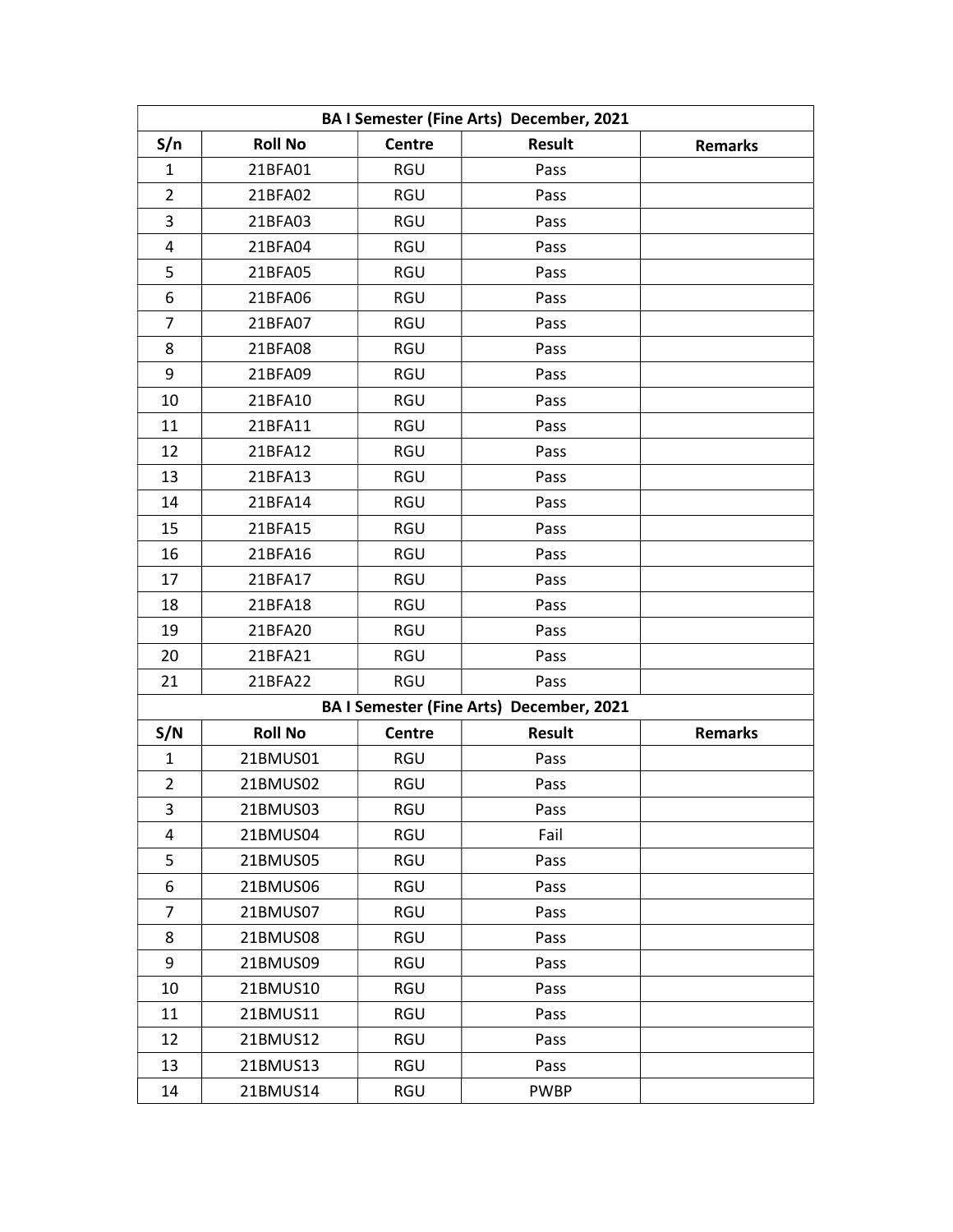| 15                                                 | 21BMUS15                                 | RGU           | Pass                                       |                |  |  |
|----------------------------------------------------|------------------------------------------|---------------|--------------------------------------------|----------------|--|--|
| 16                                                 | 21BMUS16                                 | <b>RGU</b>    | Pass                                       |                |  |  |
| 17                                                 | 21BMUS17                                 | <b>RGU</b>    | Pass                                       |                |  |  |
| 18                                                 | 21BMUS18                                 | <b>RGU</b>    | Pass                                       |                |  |  |
| 19                                                 | 21BMUS19                                 | <b>RGU</b>    | <b>PWBP</b>                                |                |  |  |
| 20                                                 | 21BMUS20                                 | <b>RGU</b>    | Pass                                       |                |  |  |
| 21                                                 | 21BMUS21                                 | <b>RGU</b>    | Pass                                       |                |  |  |
| 22                                                 | 21BMUS22                                 | <b>RGU</b>    | Pass                                       |                |  |  |
| 23                                                 | 21BMUS23                                 | <b>RGU</b>    | Fail                                       |                |  |  |
| 24                                                 | 21BMUS24                                 | <b>RGU</b>    | Pass                                       |                |  |  |
|                                                    | B.Sc I Semester (Geology) December, 2021 |               |                                            |                |  |  |
| S/N                                                | Roll No.                                 | <b>Centre</b> | <b>Result</b>                              | <b>Remarks</b> |  |  |
| 1                                                  | 21GEOL01                                 | <b>RGU</b>    | Pass                                       |                |  |  |
| $\overline{2}$                                     | 21GEOL02                                 | <b>RGU</b>    | Pass                                       |                |  |  |
| 3                                                  | 21GEOL05                                 | <b>RGU</b>    | Pass                                       |                |  |  |
| $\overline{\mathbf{4}}$                            | 21GEOL06                                 | <b>RGU</b>    | Pass                                       |                |  |  |
| 5                                                  | 21GEOL07                                 | <b>RGU</b>    | Pass                                       |                |  |  |
| 6                                                  | 21GEOL08                                 | <b>RGU</b>    | Pass                                       |                |  |  |
| 7                                                  | 21GEOL09                                 | <b>RGU</b>    | Pass                                       |                |  |  |
| 8                                                  | 21GEOL10                                 | <b>RGU</b>    | Pass                                       |                |  |  |
| 9                                                  | 21GEOL11                                 | <b>RGU</b>    | Pass                                       |                |  |  |
| 10                                                 | 21GEOL12                                 | RGU           | Pass                                       |                |  |  |
| 11                                                 | 21GEOL13                                 | <b>RGU</b>    | Pass                                       |                |  |  |
| 12                                                 | 21GEOL16                                 | <b>RGU</b>    | Pass                                       |                |  |  |
|                                                    |                                          |               | B.Sc III Semester (Geology) December, 2021 |                |  |  |
| S/N                                                | <b>Roll No</b>                           | Centre        | Result                                     | <b>Remarks</b> |  |  |
| 1                                                  | 20GEOL01                                 | <b>RGU</b>    | Pass                                       |                |  |  |
| $\overline{2}$                                     | 20GEOL02                                 | <b>RGU</b>    | Pass                                       |                |  |  |
| 3                                                  | 20GEOL03                                 | <b>RGU</b>    | Pass                                       |                |  |  |
| 4                                                  | 20GEOL04                                 | RGU           | Pass                                       |                |  |  |
| 5                                                  | 20GEOL05                                 | RGU           | Pass                                       |                |  |  |
| 6                                                  | 20GEOL06                                 | RGU           | Pass                                       |                |  |  |
| 7                                                  | 20GEOL07                                 | <b>RGU</b>    | Pass                                       |                |  |  |
| 8                                                  | 20GEOL08                                 | <b>RGU</b>    | Pass                                       |                |  |  |
| 9                                                  | 20GEOL09                                 | <b>RGU</b>    | Pass                                       |                |  |  |
| 10                                                 | 20GEOL10                                 | RGU           | Pass                                       |                |  |  |
| 11                                                 | 20GEOL11                                 | <b>RGU</b>    | Pass                                       |                |  |  |
| <b>B.Sc V Semester (Geology)</b><br>December, 2021 |                                          |               |                                            |                |  |  |
| <b>SL</b>                                          | <b>ROLL</b>                              | Centre        | <b>Result</b>                              | <b>Remarks</b> |  |  |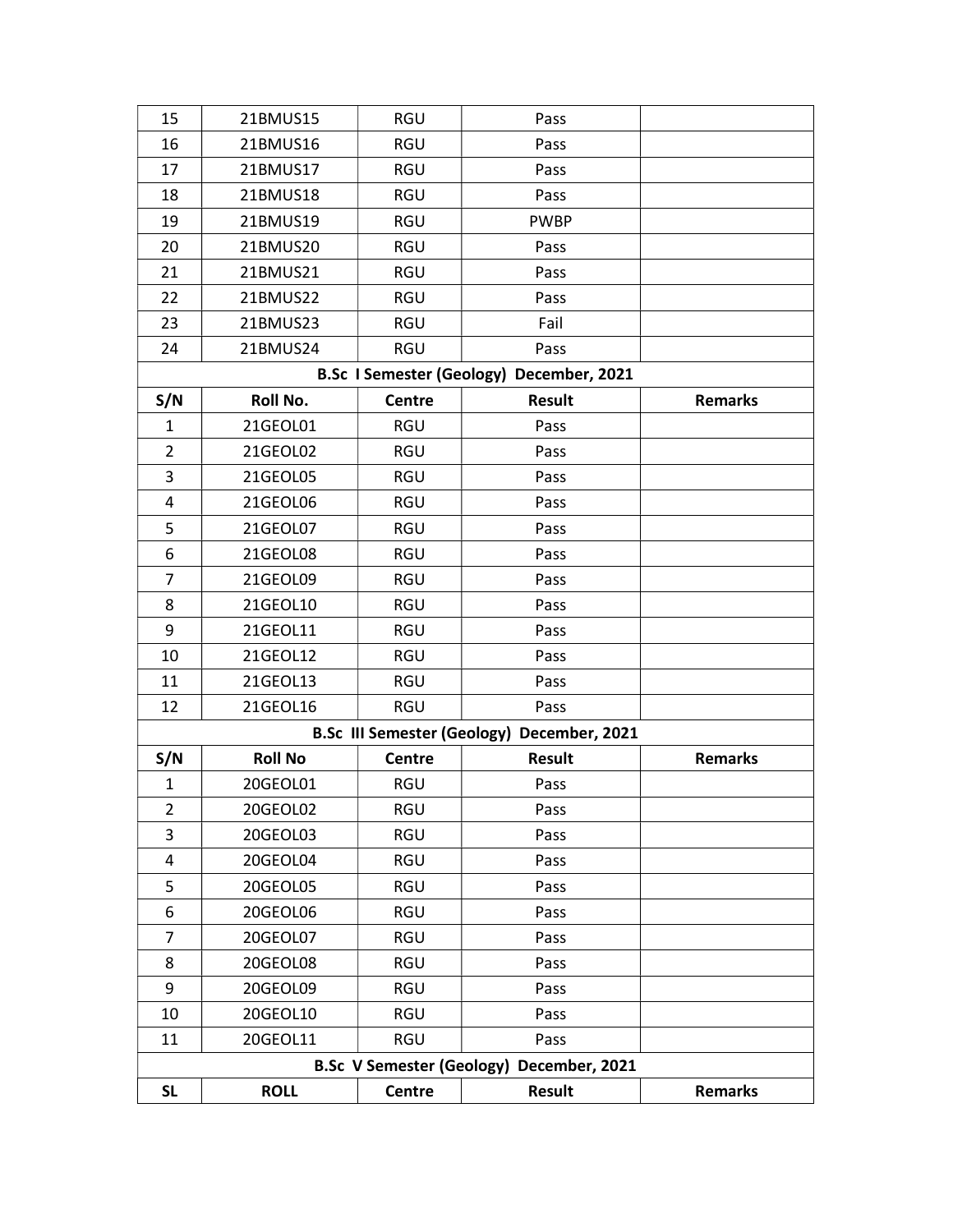| 19GEOL01                                         | RGU            | Pass          |                |  |  |  |  |
|--------------------------------------------------|----------------|---------------|----------------|--|--|--|--|
| 19GEOL02                                         | <b>RGU</b>     | Pass          |                |  |  |  |  |
| 19GEOL03                                         | RGU            | Pass          |                |  |  |  |  |
| 19GEOL04                                         | RGU            | Pass          |                |  |  |  |  |
| 19GEOL05                                         | RGU            | Pass          |                |  |  |  |  |
| 19GEOL06                                         | RGU            | Pass          |                |  |  |  |  |
| 19GEOL07                                         | RGU            | Pass          |                |  |  |  |  |
| <b>BA I Semester (Back Paper) December, 2021</b> |                |               |                |  |  |  |  |
| Roll No.                                         | <b>College</b> | <b>Result</b> | <b>Remarks</b> |  |  |  |  |
| 17D00215                                         | <b>JNC</b>     | Pass          |                |  |  |  |  |
| 18A00320                                         | <b>JNC</b>     | Pass          |                |  |  |  |  |
| 18A00585                                         | <b>JNC</b>     | Pass          |                |  |  |  |  |
| 18A00640                                         | <b>JNC</b>     | Pass          |                |  |  |  |  |
| 18A00720                                         | <b>JNC</b>     | Pass          |                |  |  |  |  |
| 19A00445                                         | <b>JNC</b>     | Pass          |                |  |  |  |  |
| 19A00647                                         | <b>JNC</b>     | Pass          |                |  |  |  |  |
| 19A00864                                         | <b>JNC</b>     | Pass          |                |  |  |  |  |
| 20A27033                                         | <b>JNC</b>     | Pass          |                |  |  |  |  |
| 19A19137                                         | <b>DPGC</b>    | Pass          |                |  |  |  |  |
| 19A19247                                         | <b>DPGC</b>    | Pass          |                |  |  |  |  |
| 18A26199                                         | <b>SCC</b>     | Pass          |                |  |  |  |  |
| 20A26060                                         | <b>SCC</b>     | Pass          |                |  |  |  |  |
| 20A26199                                         | <b>SCC</b>     | Pass          |                |  |  |  |  |
| 18A70050                                         | <b>GMCB</b>    | Pass          |                |  |  |  |  |
| 19A70060                                         | <b>GMCB</b>    | Pass          |                |  |  |  |  |
| 17D12011                                         | <b>DBC</b>     | Pass          |                |  |  |  |  |
| 17D12049                                         | DBC            | Pass          |                |  |  |  |  |
| 17D12117                                         | DBC            | Pass          |                |  |  |  |  |
| 19A12068                                         | DBC            | Pass          |                |  |  |  |  |
| 20A12279                                         | <b>DBC</b>     | Pass          |                |  |  |  |  |
| 20A12287                                         | <b>DBC</b>     | Pass          |                |  |  |  |  |
| 20A12334                                         | <b>DBC</b>     | Pass          |                |  |  |  |  |
|                                                  |                |               |                |  |  |  |  |

## (Dr. Bijay Raji)

Controller of Examinations

## No. Exam-3044/UG/2015 (Vol-I) Dated……………………..2022

Copy to:

- 1. The Secretary to Hon'ble Governor, Govt. of Arunachal Pradesh and Chief Rector, Rajiv Gandhi University, Doimukh for information.
- 2. The Secretary (Education), Govt. of Arunachal Pradesh, Itanagar for information.
- 3. The Director of Higher Education, Govt. of Arunachal Pradesh, Itanagar for information.